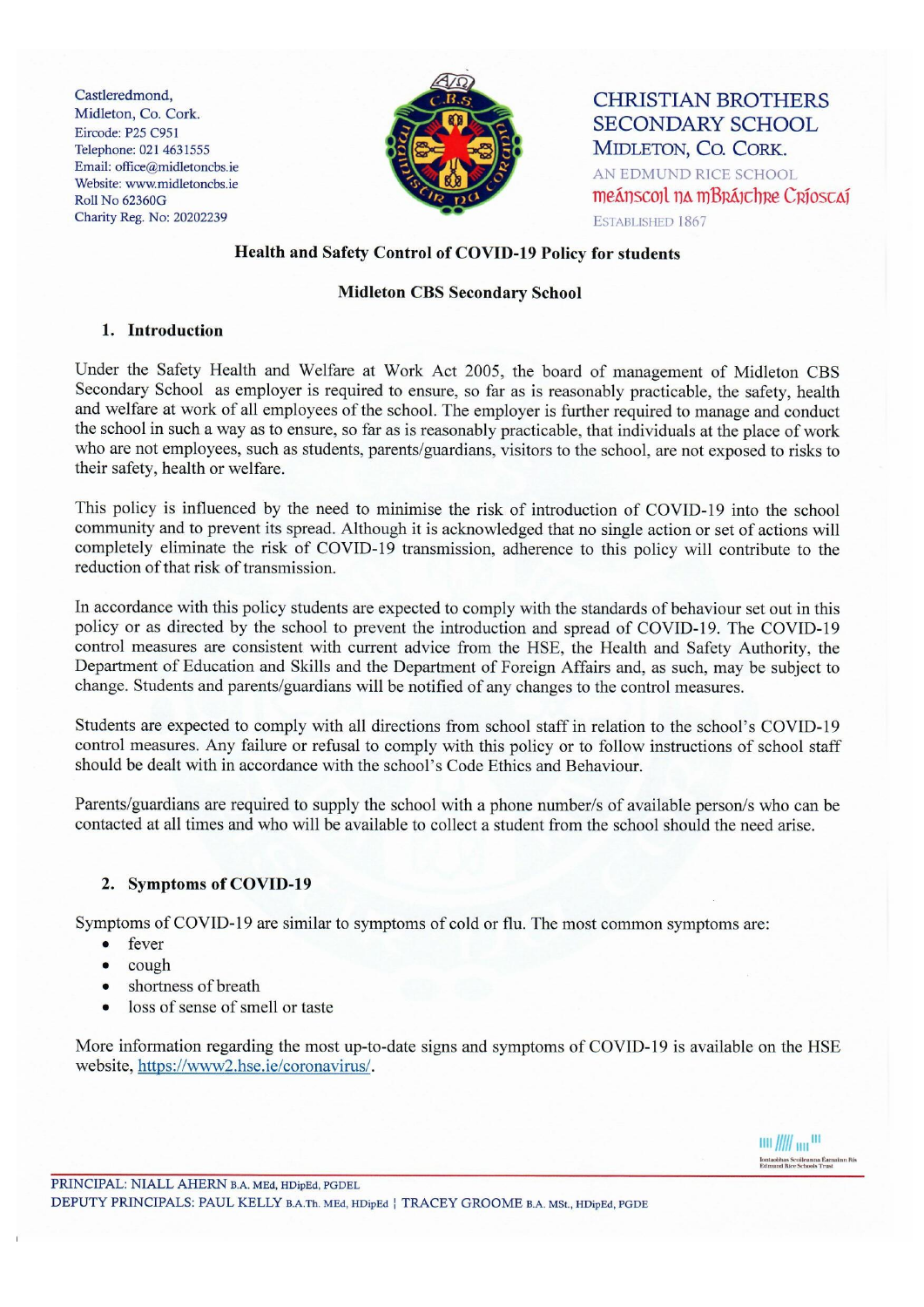# **1. Standards of Behaviour expected of students to help prevent the introduction or spread of COVID - 19 in the school**

### **Standards of Behaviour expected of students**

Students are expected to comply with any control measures directed by the school to prevent the introduction and spread of COVID-19, including, but not limited to:

- maintaining a social-distance of at least 1 metre and where possible, 2 metres, from other students and staff;
- wearing a face covering. All students are required to wear a face covering subject to a limited number of exceptions set out in relevant Department of Education guidance. Face coverings must not contain any slogans/logos/images that may cause upset or be deemed offensive to any member of the school community.
- performing hand hygiene with a hand sanitiser on entering the school.
- repeating hand-hygiene at regular intervals throughout the school day and when directed by school staff;
- maintaining good respiratory-hygiene. In this regard students should:
	- o cover nose/mouth with a tissue when coughing/sneezing and dispose of used tissue in waste bin and perform hand hygiene
	- o cough or sneeze into the inner elbow (upper sleeve) rather than into the hand, if no tissues are available.
	- o keep contaminated hands away from the eyes and nose
	- o carry out hand hygiene after contact with respiratory secretions and contaminated objects/materials
	- o not spit or deliberately cough or sneeze at or towards any other person in the school
- not sharing materials or stationery, such as pens, calculators, rulers, *etc.* with other students;
- not attending school for 14 days after returning from travel out of the country in line with Government guidelines for travel;
- not attending school if displaying COVID-19 like symptoms and remaining out of school for such period as is required in accordance with HSE/GP advice
- not attending school where tested positive for COVID-19 and remaining out of school for such period as is required in accordance with HSE/GP advice
- not attending school if identified by the HSE as a person who has been in contact with another person who has contracted COVID-19 and remaining out of school for such period as is required in accordance with HSE/GP advice;
- not attending school if a member of the student's household is displaying COVID-19 symptoms and remaining out of school for such period as is required in accordance with HSE/GP advice
- telling a teacher or other member of staff where a student feels unwell at school. In that regard
	- o the student will require to be collected from the school as soon as possible by a parent/guardian or a person designated by the parent/guardian for such purpose.
	- o parents must ensure that the school has up-to-date contact details so that they can be contacted by the school if required.
- complying with any other such directions as advised by the DES and/or HSE and communicated to the school community.

**Note** – schools should review the above list and adjust or add items where necessary having regard to its own particular circumstances